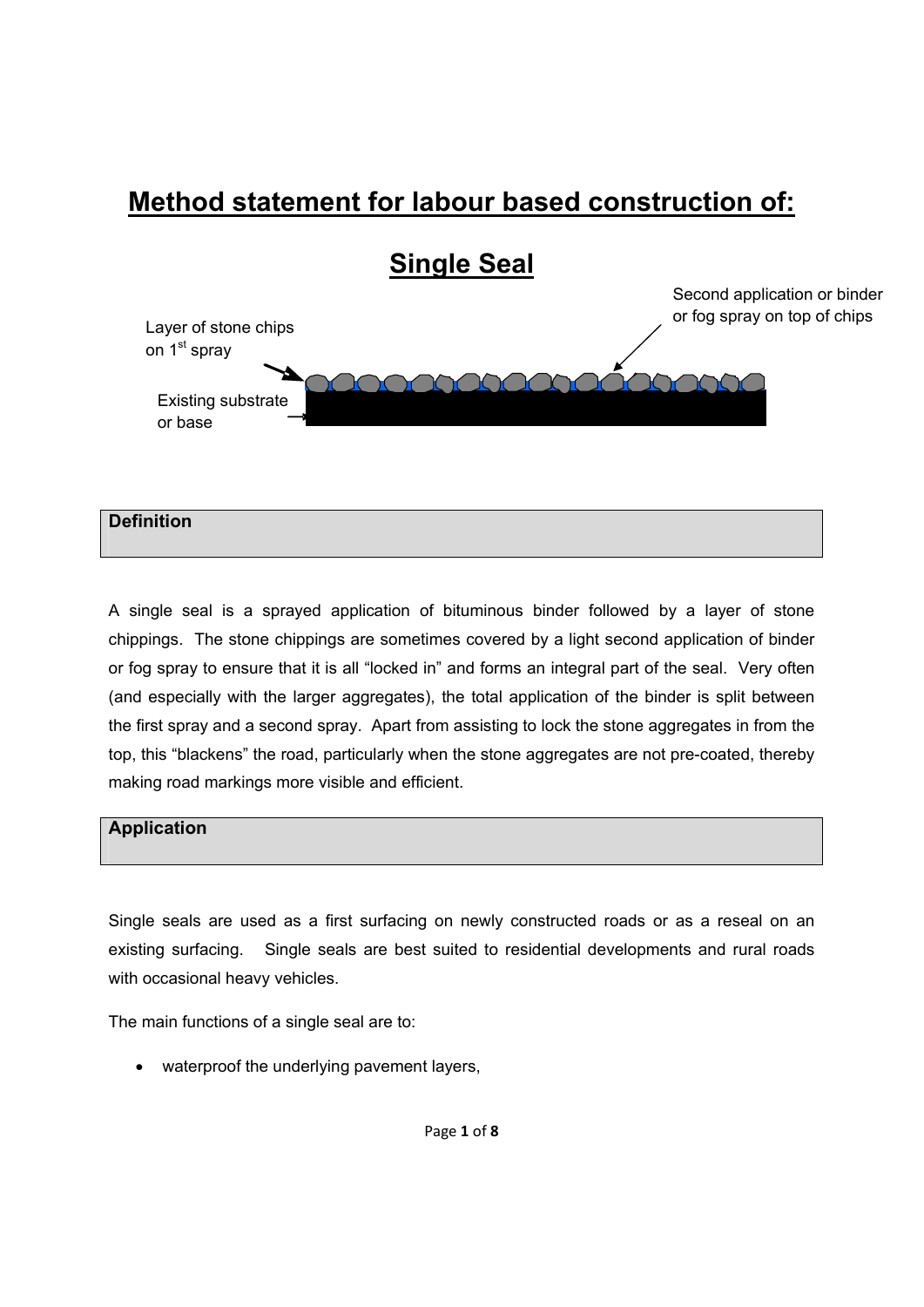- provide a safe all-weather dust-free riding surface with adequate skid resistance
- protect the underlying layers from the abrasive and destructive forces of the traffic and the environment.

As errors in the application rate of the bituminous binders cannot be readily rectified, as is the case with double seals, controls on site must be closely monitored to ensure an acceptably, serviceable and durable riding surface.

#### **Material requirements**

**Stone aggregates**: - Suitable stone aggregate for a single seal is a single sized stone aggregate that is clean and free of dust particles, clay or organic materials. The stone aggregates are limited to sand or single sized 6.7, 9.5 mm or even 13.2 stone aggregate. Aggregates should comply with the requirements of the project specification.

**Bitumen emulsion**: - Cationic spray grade bitumen emulsions with 60 or 65 % binder is recommended. The advantage of using a 60% emulsion is that it can be sprayed at ambient temperature, whereas 65% emulsion should be heated to at least 50 to 60 °C to lower the viscosity. A diluted fog spray is recommended on the 9.5 and 13.2 mm stone aggregate layers. The total binder application that is specified includes the amount used for the fogspray, i.e. the total application of the first spray and fog spray must not exceed the specified quantity.

**Water**: - Potable water

# **Plant and equipment requirements**

Below is a list of typical plant and equipment required to construct 4 000 – 6 000  $\text{m}^2$  of double seal surfacing per day. For each contract it needs to be ensured that the various phases of the work are balanced with each other, e.g. brooming stays ahead of the spray application which should not advance too far from the chipping operation. The number of chip spreaders should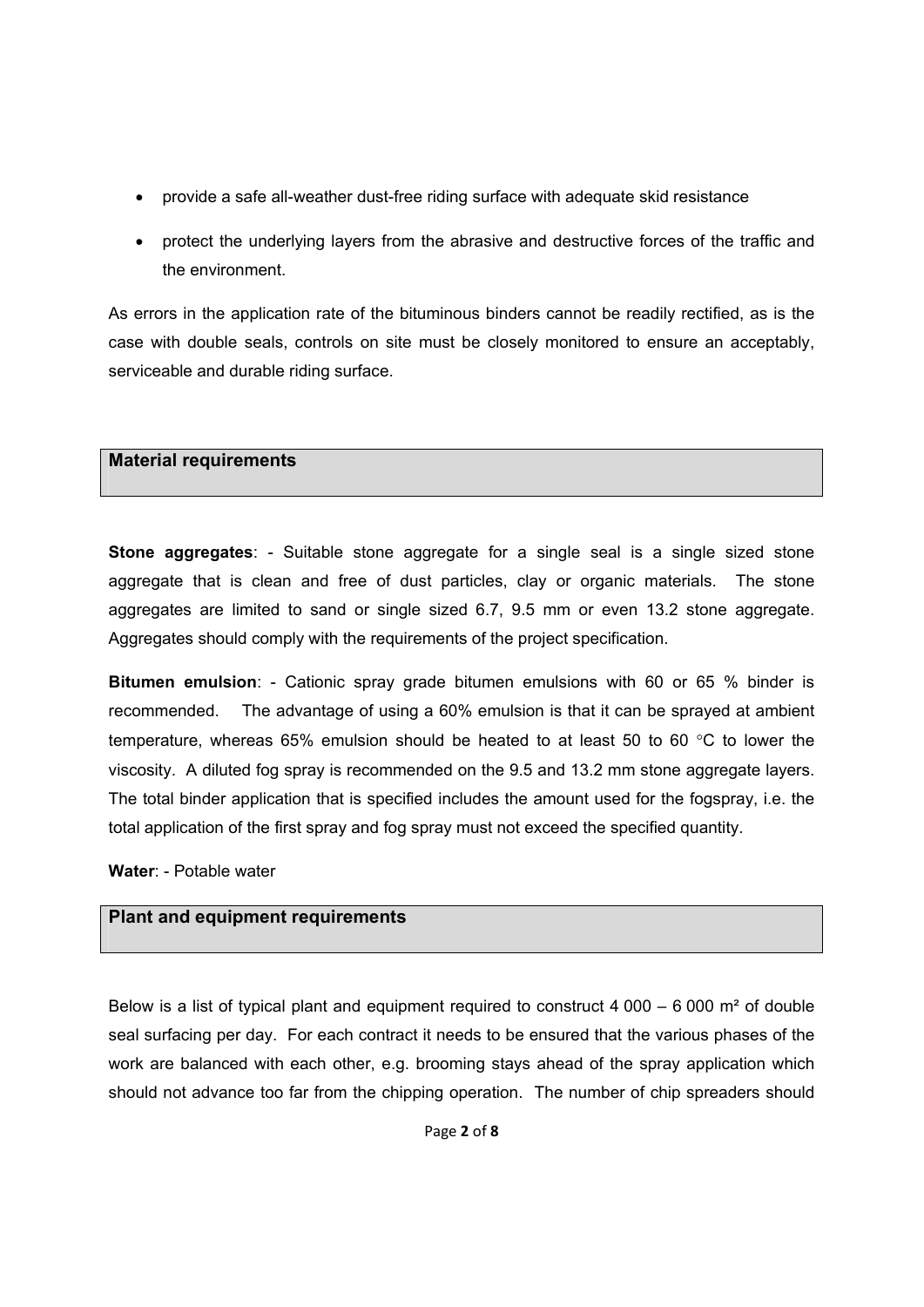also be appropriate to the road width being sealed. In the example below three chip spreaders are required to cover a width of 3.6m and the number of workers listed below are appropriate for this number of chip spreaders operating in parallel.

| Item                                                                   | Number of items          |
|------------------------------------------------------------------------|--------------------------|
| Pedestrian double drum vibratory roller with<br>mass of 0.6 t or more  | $2$ to $3$               |
| Hand operated spray cart with 210 Litres<br>emulsion drum holder<br>0R | $1 - 2$                  |
| Spay tanker towed with tractor or bakkie                               | $1 - 2$                  |
| Walk-behind chip spreaders                                             | 3                        |
| Wheelbarrows                                                           | 20 (2 for back chipping) |
| Shovels                                                                | 9                        |
| <b>Brooms</b>                                                          | $8 - 10$                 |
|                                                                        |                          |

Note: The equipment required for the preparation of the base is covered in the relevant method statements.

#### **Labour requirements**

Below is the typical composition of a single seal team necessary to lay  $4000 - 6000$  m<sup>2</sup> per day). The team size is also relevant to the use of three chip spreaders. Where less chip spreaders are used (on a small project) the labour and equipment requirements should be adjusted proportionately.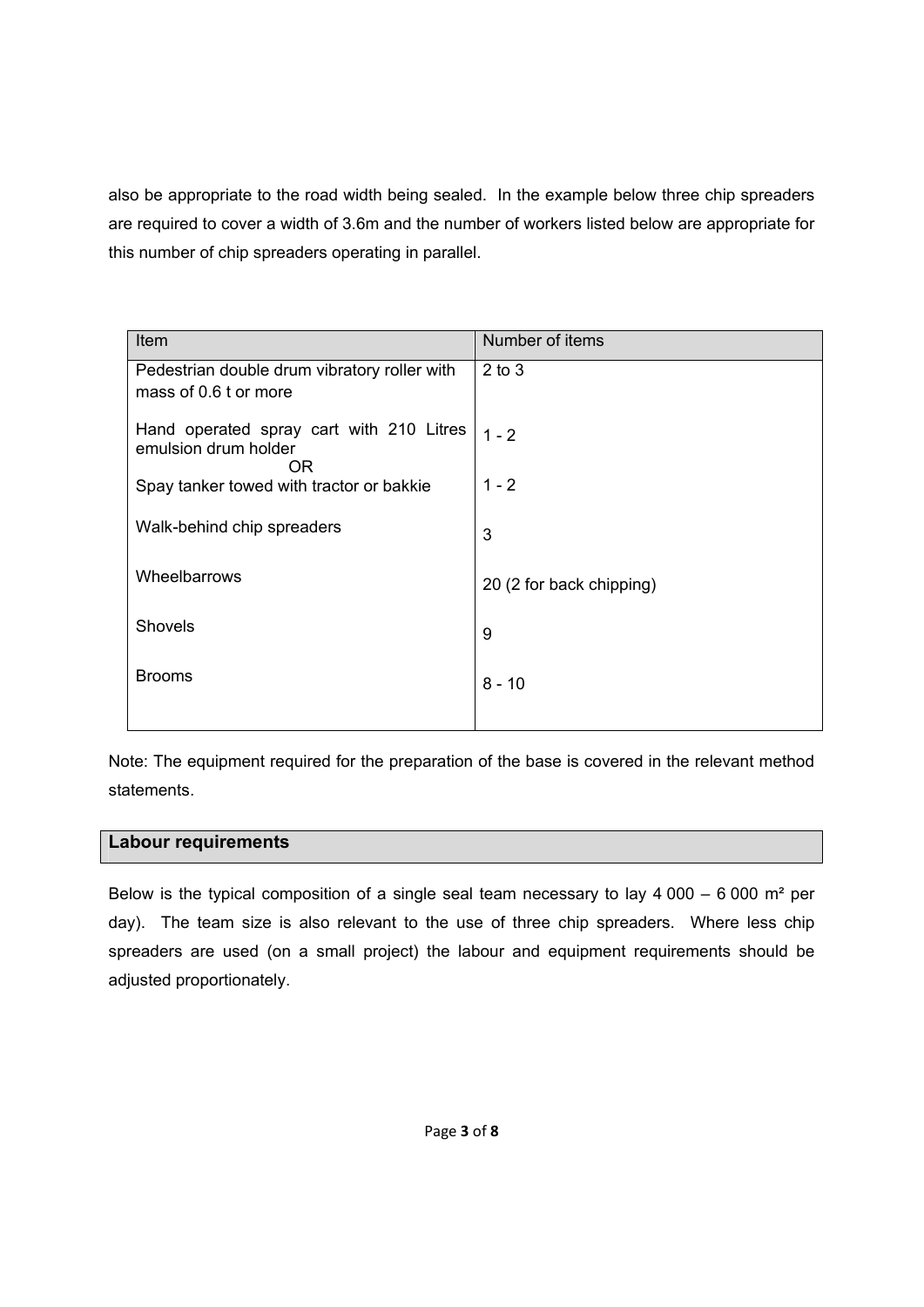| Activity                    | Number of workers                         |
|-----------------------------|-------------------------------------------|
| <b>Brooming</b>             | 3 - 6 (depending on loose material)       |
| Loading and spraying binder | $3 - 6$                                   |
|                             |                                           |
| Chip spreaders              | 12 (4 per chip spreader)                  |
|                             |                                           |
| <b>Rollers</b>              | $2 - 3$ (depending on requirements)       |
| Stone aggregates loading    | $6 - 9$                                   |
| Wheelbarrows                | 9 – 12 (depending on stockpile distances) |
|                             |                                           |
| Backchipping team           | 4                                         |
|                             |                                           |
| <b>Traffic control</b>      | $2 - 4$                                   |

# **Construction**

#### **Site Preparation**

It is assumed that the base has already been primed should this be specified. (See applicable LIC priming method statement). Should the base not be primed it will need to be swept before the operation can commence. This process will be the same as for the priming operation. The binder content needs to be increased slightly to allow for a percentage to be absorbed into the base layer to create the bond required between the granular base and wearing course layers.

Should the base not be primed it can also be moistened very slightly after brooming to prevent "pin holing" of the binder from occurring.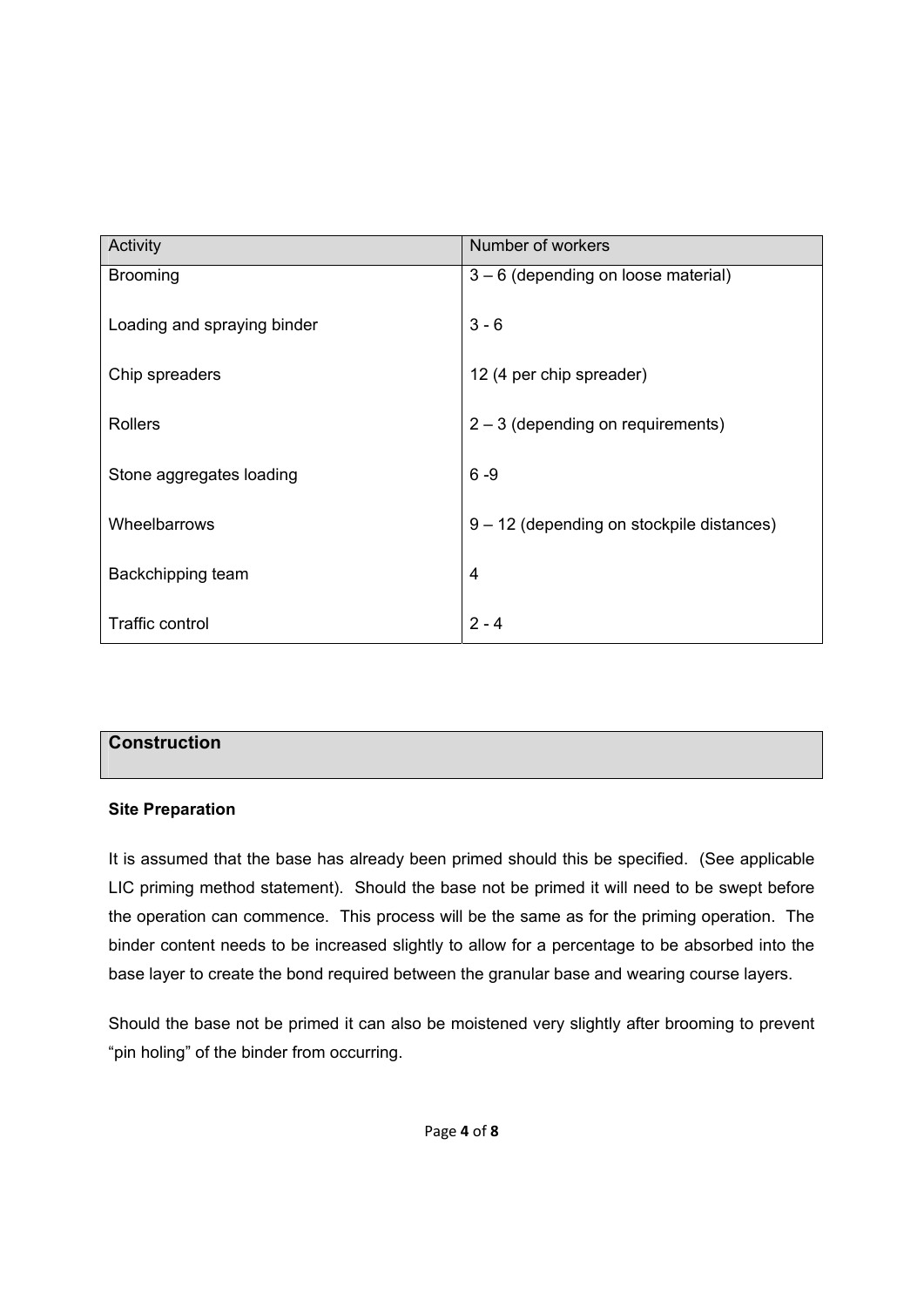To ensure that the operation is not slowed down while chip spreaders are re-supplied with stone chippings, small stockpiles can be deposited along the road side at intervals of about 50m to reduce the distance to be travelled as the stone chippings are wheeled to the chip spreaders. The size of the stockpiles can be determined based on the spread rate required for the particular application.

#### **Spray operation**

Spray applications should only be applied during the day and only in good weather conditions. Care should be taken when spraying on a windy day as the spray may be carried some distance and damage property or passing vehicles down-wind of the operation.

Kerbing and channels, if present, will need to be covered and protected with black plastic, metal or thin timber sheets or other suitable material.

The emulsion can be sprayed directly from the 200 L drums if the hand pulled cart is used. Should a towed tanker be used, the required number of drums will need to be pumped into the cart at the correct handling temperature, making allowance for the expansion of the binder in the cart while heating.

# **Tack coat or 1st First Spray operation using a hand lance**

Whether using a spray tanker (drawn by either a tractor or bakkie) a hand pulled spray cart with motor driven pump or a hand pulled spray cart with a manually operated pump the preparation is essentially the same

The piping should be checked for leaks and the motor, where present, for correct operation, having no leaks, with pulley sufficiently tight and having sufficient oil and fuel.

Nozzles should be cleaned with diesel, if necessary, away from the road surface. Care should be taken not to cause spillages that will damage the environment. The trial spray can be done back into the drum to avoid pollution.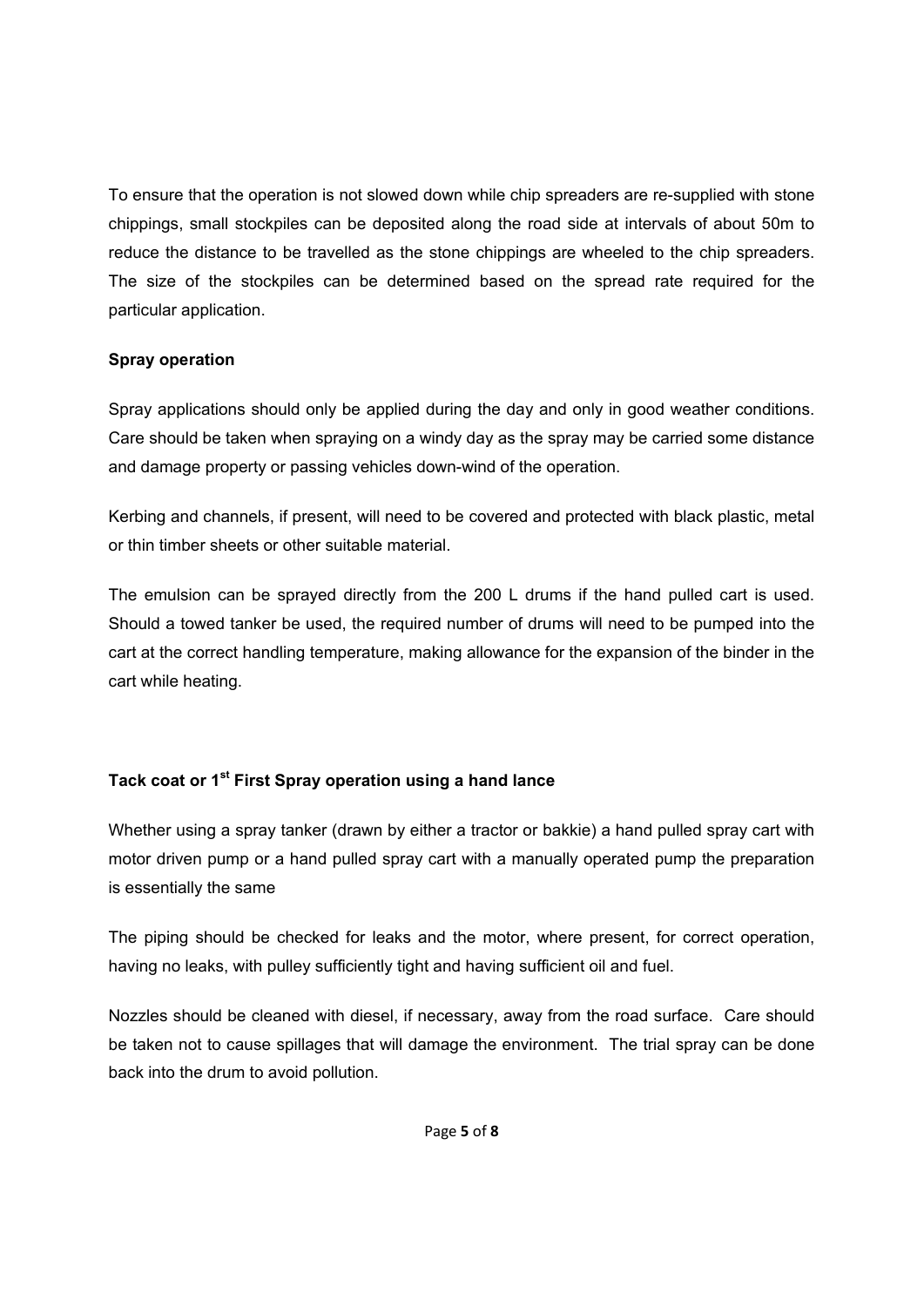When using a hand pulled spray cart one or two additional team workers are required to pull the cart and assist with handling of the equipment on site. When using a spray cart with a manually operated pump a further additional person will be required to operate the pump action to spray the emulsion.

The area to be sprayed from a given quantity of binder should firstly be established and marked out to assist in achieving the correct application rate.. **Example:** 200 L (1 drum) of 60% emulsion applied at a spray rate of 1.1 L/m<sup>2</sup> of net binder will cover 109 m<sup>2</sup>. Therefore, if the area being sprayed is 5 m wide, the drum will cover a total length of 22 m. The area should be marked out to assist in obtaining the correct spray rate.

Spraying should be carried out in wide sweeping movements of the hand lance with 1/3 overlaps between successive applications. The actual spray rate should be continuously checked by comparison of the area covered and the area marked. It is preferable to have the same experienced spray operator undertake this operation each time as the correct application is a critically important factor for satisfactory performance of chip seals.

The spray operation and the chipping operation should be closely monitored and coordinated to ensure that the chips are applied to the emulsion before it breaks. Hence, the spray operation should not advance too far ahead of the chipping operation.

After the completion of the spraying operation spray plant equipment should be cleaned with diesel and all waste products removed from the site. Remember that the environment must be protected at all times!

#### **Stone application**

The stone application must commence as soon as practically possible to ensure the stone aggregate falls onto the unbroken emulsion. The chip spreaders are pushed by three workers plus an operator who will ensure that the chipping operation takes place along the correct line. . The aggregate is wheeled to the chip spreaders on the previously spread aggregate and discharged into the receiving hopper.

# **Rolling operation**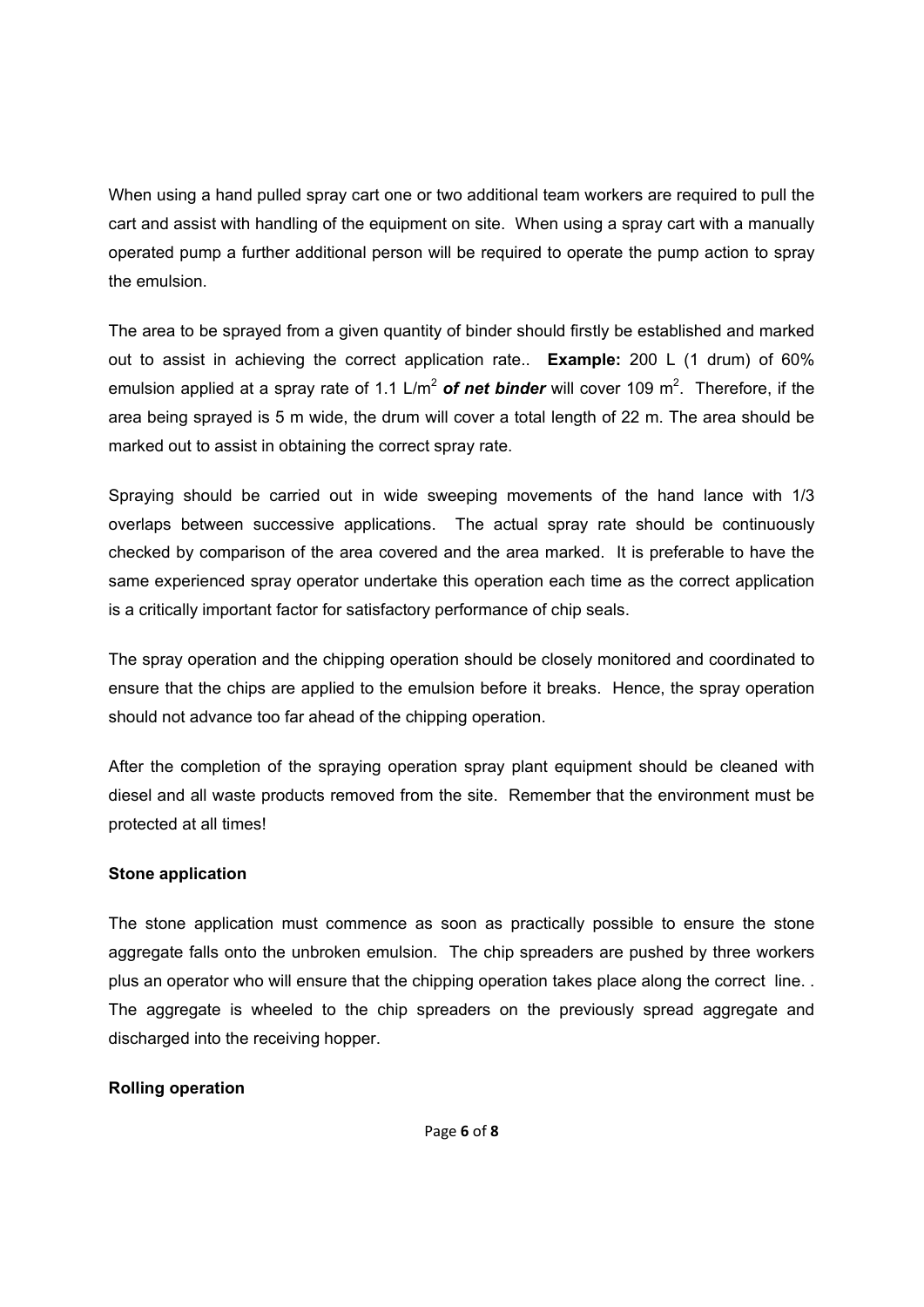Rolling on the newly applied chippings must commence as soon as possible to assist with the bedding down of the stone aggregate into the emulsion. No severe turns should be made on the surface itself until the stone aggregate is well bedded down and the emulsion broken. Any turning needs to be gradual on the oldest section of the stone aggregates to prevent the stone aggregates from being shifted out of position.

# **Back chipping**

The back chipping operation of sweeping off excess stone aggregate and adding chippings to the spots where there are insufficient stones lean will take place between the roller passes. Care must be exercised in this operation so as not to collide with wheelbarrows. The rollers have right of way in this operation. After back chipping the aggregates should present an evenly spread single layer of chips, lying shoulder-to-shoulder.

#### **Fog spray**

A diluted emulsion fog spray can be applied after  $2 - 3$  weeks once all the stone aggregates have bedded down well and all excess stone aggregates have been swept to the side of the road surface either by vehicular traffic or brooming.

# **Traffic control**

Seals need approximately four to eight hours to set properly (under favourable weather conditions). Traffic must not be allowed onto the seal until such time as it is fully set, particularly on areas where turning and/or stop-start actions occur.

# .**Quality control**

Three aspects, critical to achieving a sound end product, which need particular attention are:

- Spray application rate incorrect binder spray application rate will result in either the stone chippings not adhering to the base or bleeding of the surface;
- Chippings to be dust free dust on the chips will result in poor bonding of the aggregate to the binder, resulting in chip loss. ;